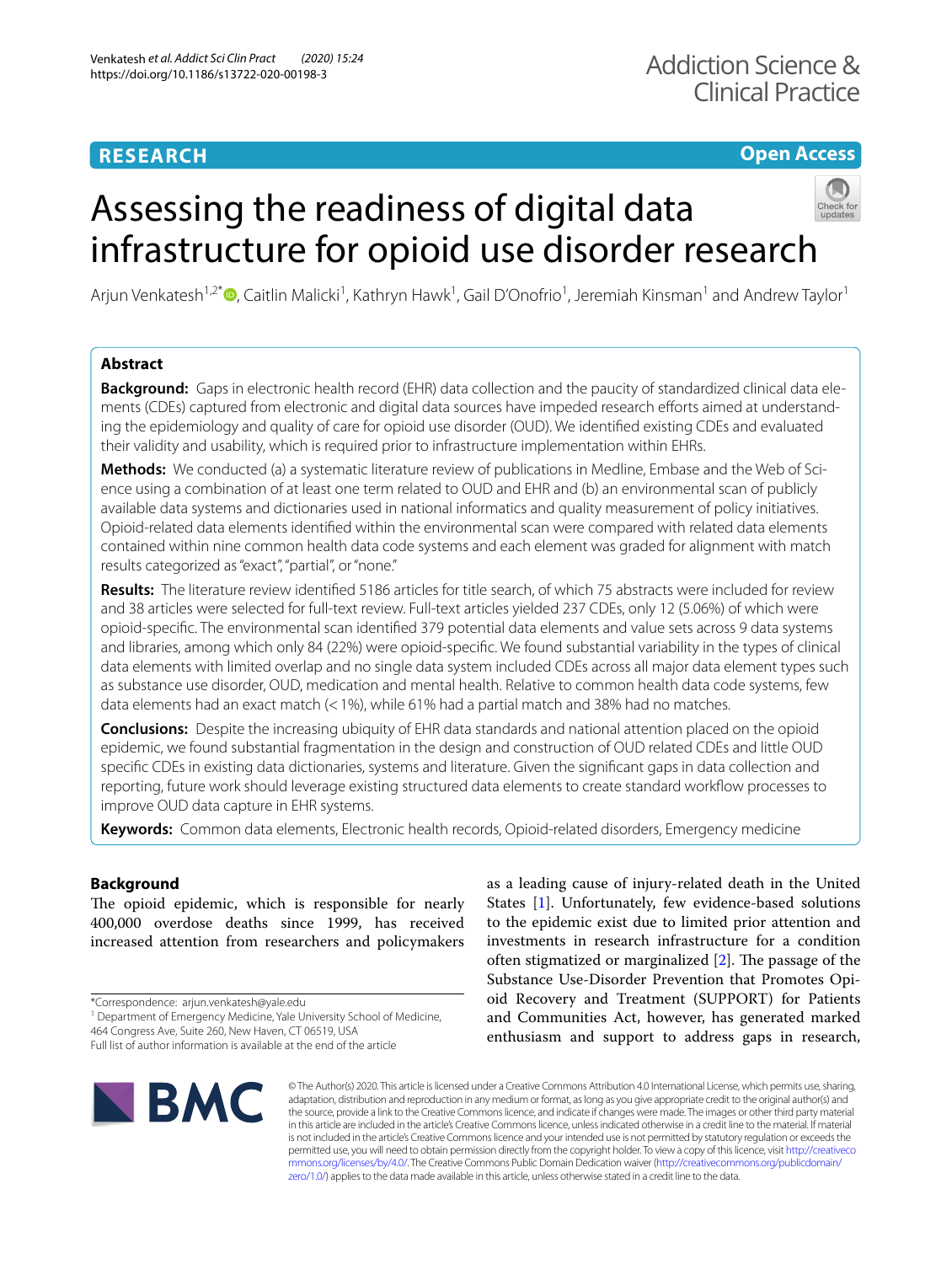surveillance, and care for opioid use disorder (OUD) using increasingly available electronic and digital data sources such as electronic health records (EHRs) [\[3](#page-5-2)]. While the National Institute of Health encourages the use of common data elements (CDEs) "to improve data quality and opportunities for comparison and combination of data from multiple studies and with electronic health records" [[4\]](#page-5-3), numerous challenges still exist in identifying and incorporating OUD-specifc CDEs into research initiatives [\[5](#page-5-4), [6\]](#page-5-5). Prior work has identifed numerous gaps in EHRs or data standards that preclude high-quality OUD research, including single site-specifc defnitions that cannot be generalized for observational studies or surveillance as well as the use of disparate data EHR data systems between vendors when capturing and storing health data [[7,](#page-5-6) [8](#page-5-7)]. Additionally, fragmented CDEs that are not easily translated across settings or data systems that are inherently designed for select types or structured or clinically oriented data prevent the efective develop-ment of quality measurement or surveillance systems [\[9](#page-5-8), [10\]](#page-5-9). For example a common National Institutes of Health (NIH) CDE is derived from the Timeline Followback Method Assessment, which collects information about opioid use in the past week [\[11](#page-5-10)]. However, this CDE does not map to any existing data standard or system which are inherently designed for more structured data or hierarchies of data terms in ontologies not specifc to a single question.

The creation and inclusion of opioid relevant CDEs in clinical data registries and EHRs would both enable and improve the quality of substance use disorder research and the evaluation of interventions to improve outcomes [[6\]](#page-5-5). For example, improving EHR data infrastructure for OUD data elements could provide the building blocks for future quality measures, performance benchmarking, and answering important research questions, such as "how many providers provide naloxone or administer buprenorphine for OUD?" or "what proportion of emergency department (ED) patients with OUD have low back pain?" [[12\]](#page-5-11), which would improve our understanding of the scope of this issue, as well as evaluate interventions. We therefore aimed to identify and categorize existing CDEs in relation to OUD and assess their alignment with common data standards, which is required prior to infrastructure implementation.

# **Methods**

This study included the parallel conduct of an environmental scan and a literature review. The former was designed to capture data elements and concepts used in national informatics and quality measurement initiatives, while the latter encompassed CDEs published in peerreviewed literature. This comprehensive study design was

based on the current structure and availability of relevant data, with input from a multidisciplinary committee of experts, and allowed for inclusion of a diverse set of data standards ranging from diagnostic codes originally intended for billing purposes to EHR standards for clinical information. The Yale University Institutional Review Board (IRB) determined that review and approval were not required, as the project did not involve human subjects research.

#### **Environmental scan**

We conducted an environmental scan of publicly available data systems, data elements and data dictionaries used in several public and private initiatives to identify OUD data elements suitable for capture in the EHR. The environmental scan was conducted in concert with guidance of the Centers for Medicare and Medicaid Service's MMS Blueprint, a guidance document for quality measure development in which environmental scans are similarly applied to diverse data types for similar purposes to this work [\[13](#page-5-12)].

# **Data sources**

We searched publicly available data system and dictionary websites for opioid-related data sets and elements including the Value Set Authority Center (VSAC) [\[14](#page-6-0)], Centers for Medicare and Medicaid (CMS) Data Element Library (DEL) [[15\]](#page-6-1), National Quality Measures Clearinghouse (NQMC)  $[16]$  $[16]$ , the NIH CDEs  $[4]$ , the University of Washington Alcohol and Drug Abuse Institute (ADAI) Library Instruments [[17](#page-6-3)], the National Human Genome Research Institute (NHGRI): PhenX Toolkit [[18](#page-6-4)] and the National Institute of Drug Abuse (NIDA) CDEs [[11\]](#page-5-10). Each source contains fairly unique CDE information including: clinical concepts within the VSAC, quality measure specifc data instruments within the DEL, primarily patient reported outcome survey instruments within the NIH CDE, human readable data element specifcations within the NQMC, and consensus measurement protocols within PhenX.

#### **Search strategy**

For VSAC, CMS DEL, NQMC, NIH CDEs, University of Washington ADAI, and PhenX researchers searched "opioid," along with relevant keywords such as *heroin, buprenorphine, naloxone, Narcan* and *methadone*. We found that expanding search terms beyond *opioid* did not return any additional value sets that were not found using *opioid* only. Given the relevance of NIDA CDEs to substance use disorder  $[11]$  $[11]$ , we manually reviewed all 204 CDEs for any referencing opioids.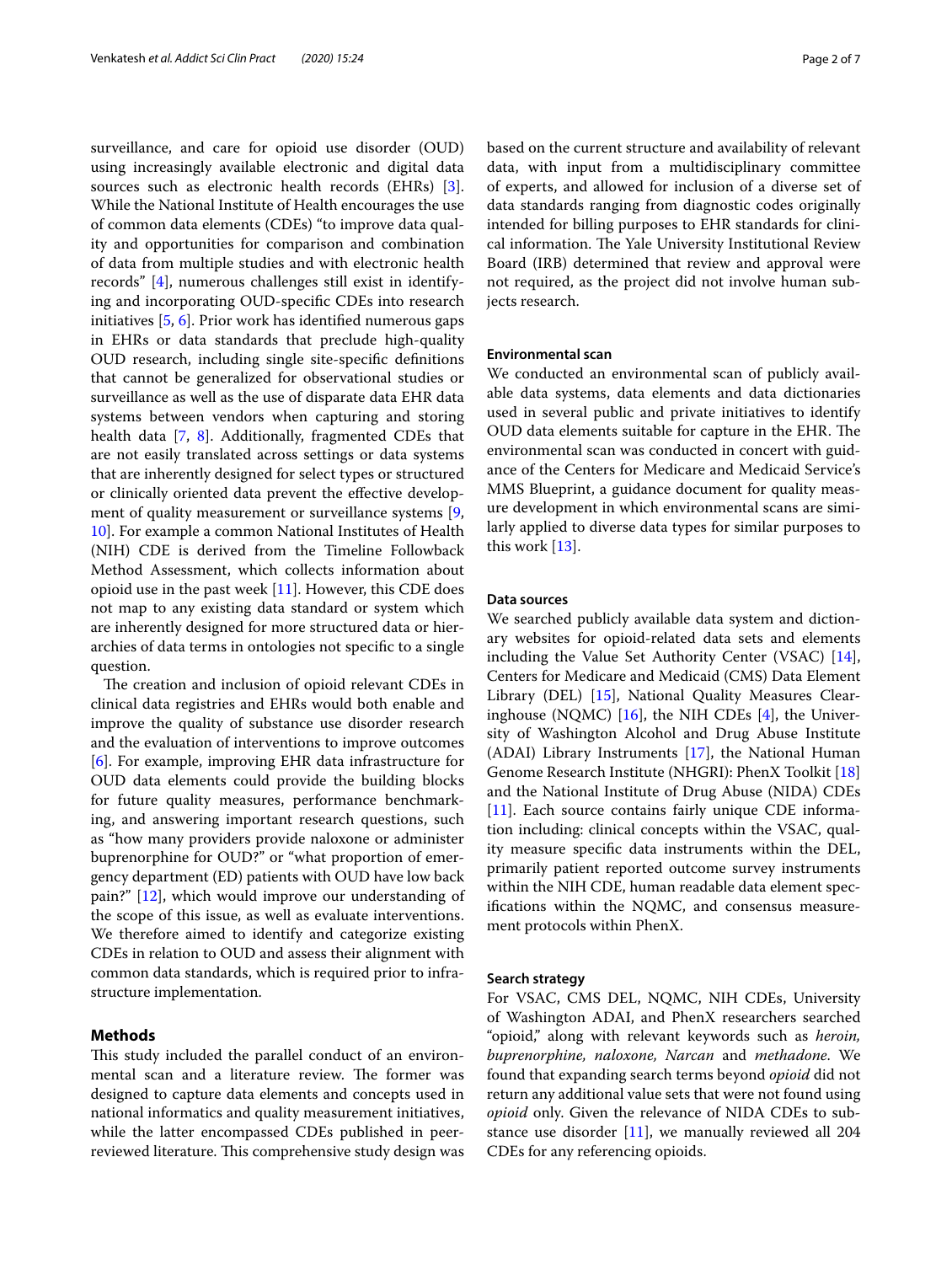# **Inclusion/exclusion**

For the analysis, we included all data elements considered relevant to OUD research based on a review by two research investigators (CM, AT) and any disagreements in relevance were reviewed by a third investigator (AKV) and resolved by consensus discussion. In general, due to limited specifcity of CDEs, the process was inclusive of most data elements and only data elements solely specifc to another substance use disorder such as tobacco or alcohol without any OUD relevance were excluded.

# **Analysis**

Opioid-related data elements identifed for each data system and library were compared with related data elements contained within the following common health data code systems: Current Procedural Terminology (CPT), International Classifcation of Diseases, 9th Revision (ICD9), International Classifcation of Diseases, 10th Revision (ICD10), Systematized Nomenclature of Medicine Clinical Terms (SNOMEDCT), Logical Observation Identifers Names and Codes (LOINC), National Drug File –Reference Terminology (NDFRT), Healthcare Common Procedure Coding System (HCPCS), Centers for Disease Control and Prevention Race and Ethnicity Code Set (CDCREC) and RXNORM. Data elements were graded by a study investigator, with match results categorized as "exact", "partial", or "none." To ensure accuracy, matching was reviewed by a second study investigator and any disagreements were resolved by a third investigator.

# **Literature review**

For the literature review, we constructed a comprehensive search strategy built upon clinical experience, prior systematic reviews in substance use disorder literature, and input from a professional librarian.

### **Sources**

We conducted a search of relevant publications in Medline and Embase using OVID, as well as the Web of Science.

# **Search strategy**

Searches included a combination of at least one term related to opioid use disorders and electronic medical records. Opioid related search terms included analgesics, opioid-related disorders, opiate alkaloids, or types of opioids (opioid OR opiate OR heroin OR naloxone OR narcan OR evzio OR percocet OR endocet OR primlev OR oxycontin OR oxycodone OR roxicodone OR xtampza OR oxaydo OR buprenorphine OR

buprenex OR butrans OR probuphine OR suboxone OR belbuca). Electronic medical record search terms included medical records, EHR OR Electronic Health Record\* OR Electronic Medical Record\* OR Electronic Data Element\* OR Electronic Phenotype\* OR value set authority center\* OR VSAC OR ontology OR SNOMED OR ICD9 OR ICD10 OR data standard\* OR HL7 OR Health Level 7 OR FHIR OR common data element\* OR medical record\* OR clinical data element\*. Search terms were similar for Web of Science and adapted for their terms/indexes.

# **Inclusion/exclusion**

Using Covidence, we systematically reviewed our search results to identify publications for review and analysis, the results of which are presented in a PRISMA flow chart in Fig. [1.](#page-2-0) In summary, the search returned 5186 references (1070 in Medline, 3653 in Embase and 1103 in Web of Science), and after removing duplicates ( $n=157$ ) and articles that did not include relevant content related to both opioid use disorders and electronic medical records ( $n=4954$ ), a total of 75 full text articles remained for further analysis. Of these, 37 studies were excluded primarily due to lack of relevant outcomes or non-peer-reviewed publication type and a total of 38 studies were included for review and analysis.

<span id="page-2-0"></span>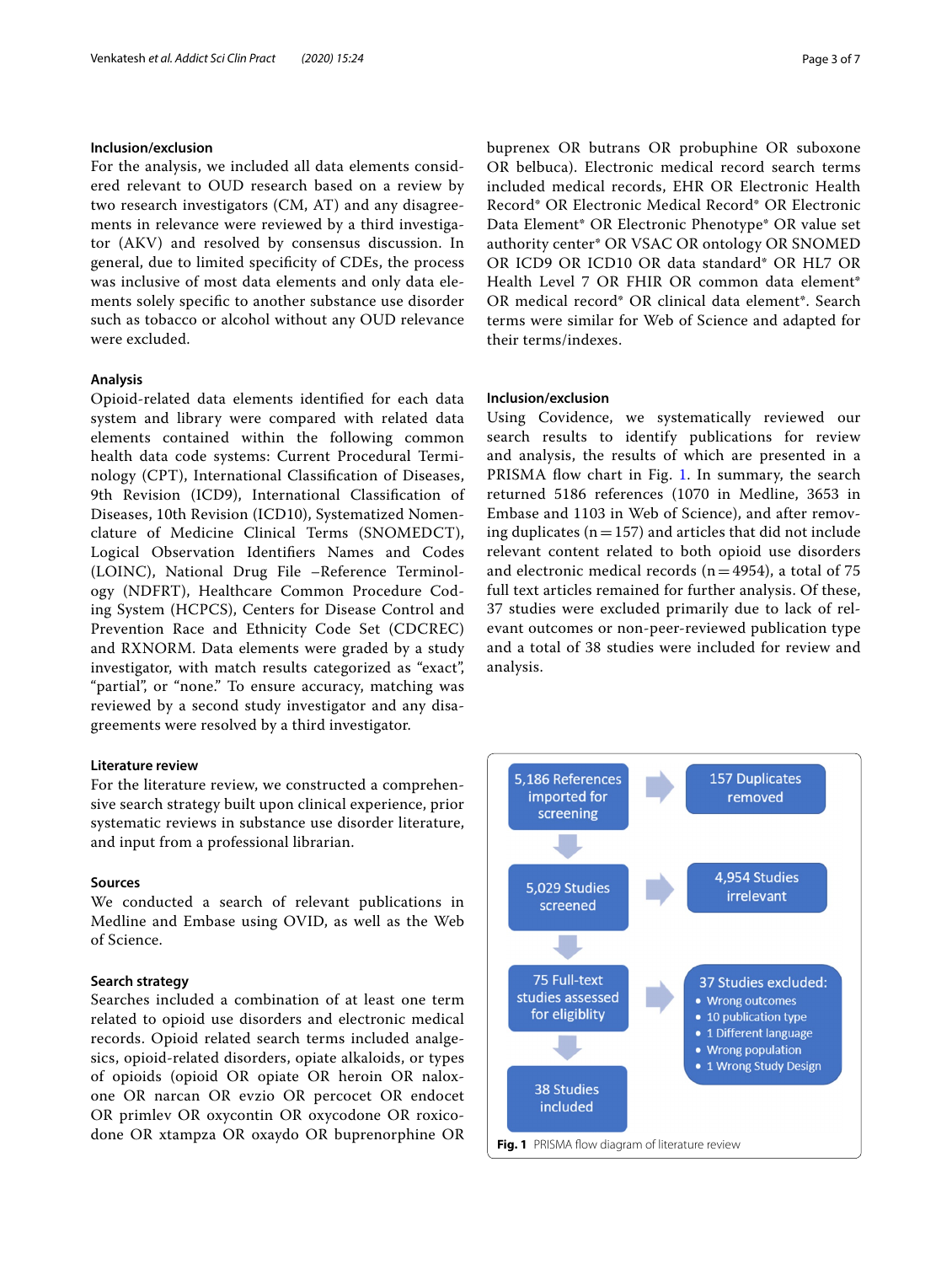### **Analysis**

We conducted a systematic assessment of included studies based on expert review, abstraction and curation by two study investigators. Each CDE identifed in the manuscript was abstracted into a standardized data collection tool and classifed each data element as related to diagnosis, medication, patient demographics, or vital signs. Given the heterogeneity of underlying studies as well as the purpose of this exploratory literature review, no meta-analysis was considered necessary or feasible.

# **Results**

Environmental scans of data dictionaries and databases on seven publicly available websites identifed 379 CDEs, including 175 CDEs captured using the search term "opioid" and 204 contained within the NIDA CDEs. Based on manual review, only 84 (22%) of all CDEs identifed were opioid-specifc, while 93 (25%) were related to substance use disorder (SUD) and 202 (53%) were categorized as "other" (Table  $1$ ). The majority of opioid-specific CDEs were found in VSAC, which focused on intravenous drug use, pain medications and urine screening, and the Washington ADAI, which included clinical instruments such as the Clinical Opiate Withdrawal Scale and Opioid Craving Scale. When comparing 305 CDEs with related data elements contained within 9 common health data code systems in VSAC (e.g., CPT, ICD10, LOINC, etc.) for a combined total of 2745 potential matches, 61% had a partial match, 38% had no matches and less than 1% had an exact match with VSAC data code systems (Table [2](#page-3-1)). Overall, we found substantial variability in the types of clinical data elements available in each major data system with limited overlap (Fig. [2](#page-4-0)). Many CDE groups were dominated by one data category (e.g. NQMC) and few capture data elements from a wide variety of data categories well (e.g. NIDA CDEs). Notably, the NQMC included many CDEs specifc to pain and quality of life but virtually none specifc to mental health, which is captured by the NIDA CDEs, and no medications which are uniquely captured by the CMS DEL. No single data system includes CDEs across all major data element types such as SUD, OUD, medication and mental health.

<span id="page-3-1"></span>**Table 2 Summary of VSAC matches by data code system**

| Data code system Exact n (%) Partial n (%) None n (%) |      |           |           | Total n |
|-------------------------------------------------------|------|-----------|-----------|---------|
| NIDA CDE                                              | 9(1) | 1275 (69) | 552 (30)  | 1836    |
| CMS DEL                                               | 0(0) | 59 (73)   | 22(27)    | 81      |
| <b>NQMC</b>                                           | 0(0) | 0(0)      | 315 (100) | 315     |
| NIH CDE                                               | 0(0) | 91 (53)   | 80 (47)   | 171     |
| <b>ADAI</b>                                           | 0(0) | 252 (78)  | 72 (22)   | 324     |
| PhenX                                                 | 0(0) | 14 (78)   | 4(22)     | 18      |
| Total                                                 | 9(1) | 1691 (61) | 1045 (38) | 2745    |

A comprehensive summary of categorized data elements is available in Additional fle [1:](#page-5-13) Appendix S1.

The literature review identified 38 articles for analysis (Additional fle [2](#page-5-14): Appendix S2), which described observational research, expert consensus/review publications and a limited set of experimental studies. The vast majority of studies were not directly reporting CDEs but rather included outcomes or cohort defnitions that were descriptive of a CDE and suitable for consideration for future data infrastructure work.

Overall, the literature review identifed a total of 237 CDEs that could potentially be OUD related, of which 225 (95%) were diagnosis-based and not opioid specifc. These included descriptions of CDEs for other SUD such as alcohol use as well as diagnosis codes for concomitant mental health conditions. No standard or consistent diagnostic CDE defnitions were used across the studies further indicating the lack of consensus or standard vocabularies for OUD CDEs.

# **Discussion**

This environmental scan and literature review revealed several notable gaps in the digital data infrastructure necessary for EHRs to support research on OUD. First, despite the increasing ubiquity of EHR data standards, we found substantial fragmentation in the design and construction of OUD-related CDEs. Value sets that are posted and curated within the NLM VSAC increasingly represent a centralized set or list of potential CDEs that defne clinical concepts to support efective and

<span id="page-3-0"></span>**Table 1 Opioid specifcity of clinical data elements identifed in environmental scan**

| Category        | Data code systems           |                    |              |               |            |                  |                                  |             |  |  |
|-----------------|-----------------------------|--------------------|--------------|---------------|------------|------------------|----------------------------------|-------------|--|--|
|                 | VSAC $n$ $\left(\% \right)$ | CMS DEL $n$ $(\%)$ | NOMC $n$ $%$ | NIH CDE n (%) | ADAI n (%) | Phen $X$ n $(%)$ | NIDA CDEs $n$ $\left(\% \right)$ | Total n (%) |  |  |
| Opioid specific | 27(36)                      | 9(100)             | (3)          | 12(63)        | 24(67)     | (0)              | 11(5)                            | 84 (22)     |  |  |
| SUD nonspecific | 16 (22)                     | 0(0)               | 0(0)         | 2(11)         | 12(33)     | 2(100)           | 61(30)                           | 93(25)      |  |  |
| Other           | 31(42)                      | 0(0)               | 34 (97)      | 5(26)         | 0(0)       | (0)              | 132 (65)                         | 202(53)     |  |  |
| Total           | 74 (100)                    | 9(100)             | 35 (100)     | 19 (100)      | 36 (100)   | 2(100)           | 204 (100)                        | 379 (100)   |  |  |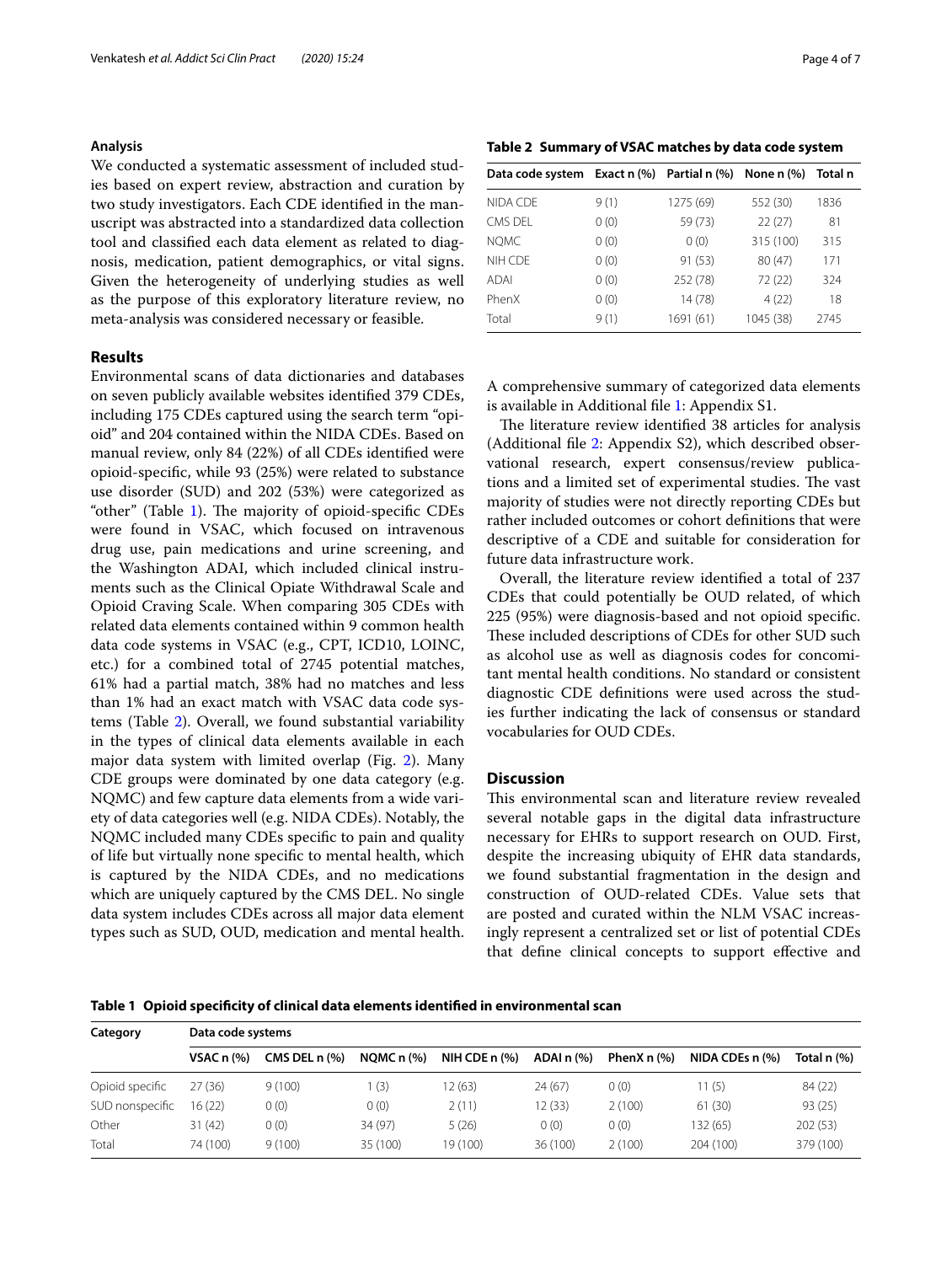

<span id="page-4-0"></span>interoperable health information exchange [[19\]](#page-6-5). However, the value sets we identifed are often limited to a single data type or data, which limits use across data systems and in turn exacerbates gaps in CDE capture of clinical concepts. For example, while diagnostic codes of OUD and medication-based value sets that could be used to identify OUD are independently present in the VSAC, the lack of data integration results in multiple OUD defnitions of poor sensitivity and/or specifcity. For OUD research initiatives to yield broadly generalizable results, future work must either develop validated cross walks between data sources (e.g. linking specifc SNOMED concepts to ICD-10 diagnostic codes) or more likely, hybrid defnitions that integrate multiple datatypes to characterize a clinical concept such as "opioid overdose" in a manner that leverages the strengths and accommodates the limitations of disparate electronic data systems and ontologies [\[20–](#page-6-6)[22\]](#page-6-7).

Second, we found little OUD-specifc CDEs in existing data dictionaries and systems. Given high rates of co-occurrence, many substance use disorder CDEs are

OUD-relevant **[**[23](#page-6-8)], yet few CDEs efectively capture OUD-specifc data needed for most research initiatives. For example, most NIDA CDEs relevant to OUD were initially developed or designed to assess SUD more broadly or for other substances such as alcohol [[23](#page-6-8)]. In addition, while many medication CDEs exist related to opioids, few distinguished between opioid prescribing outside the hospital-based setting and within the hospital setting. Even fewer CDEs distinguish between the prescribing of opioids for episodic or acute conditions and chronic purposes. This is an important distinction for the development of future opioid related quality measures and research, as the gaps in current data infrastructure preclude many important observational or epidemiological analyses impossible without the opioid drug and OUD element specifcity needed by investigators. Additionally, while we recognize that the number of opioid-specifc CDEs is limited by the pool of data included in this review, when matching the NIDA CDEs—which specifcally includes data relevant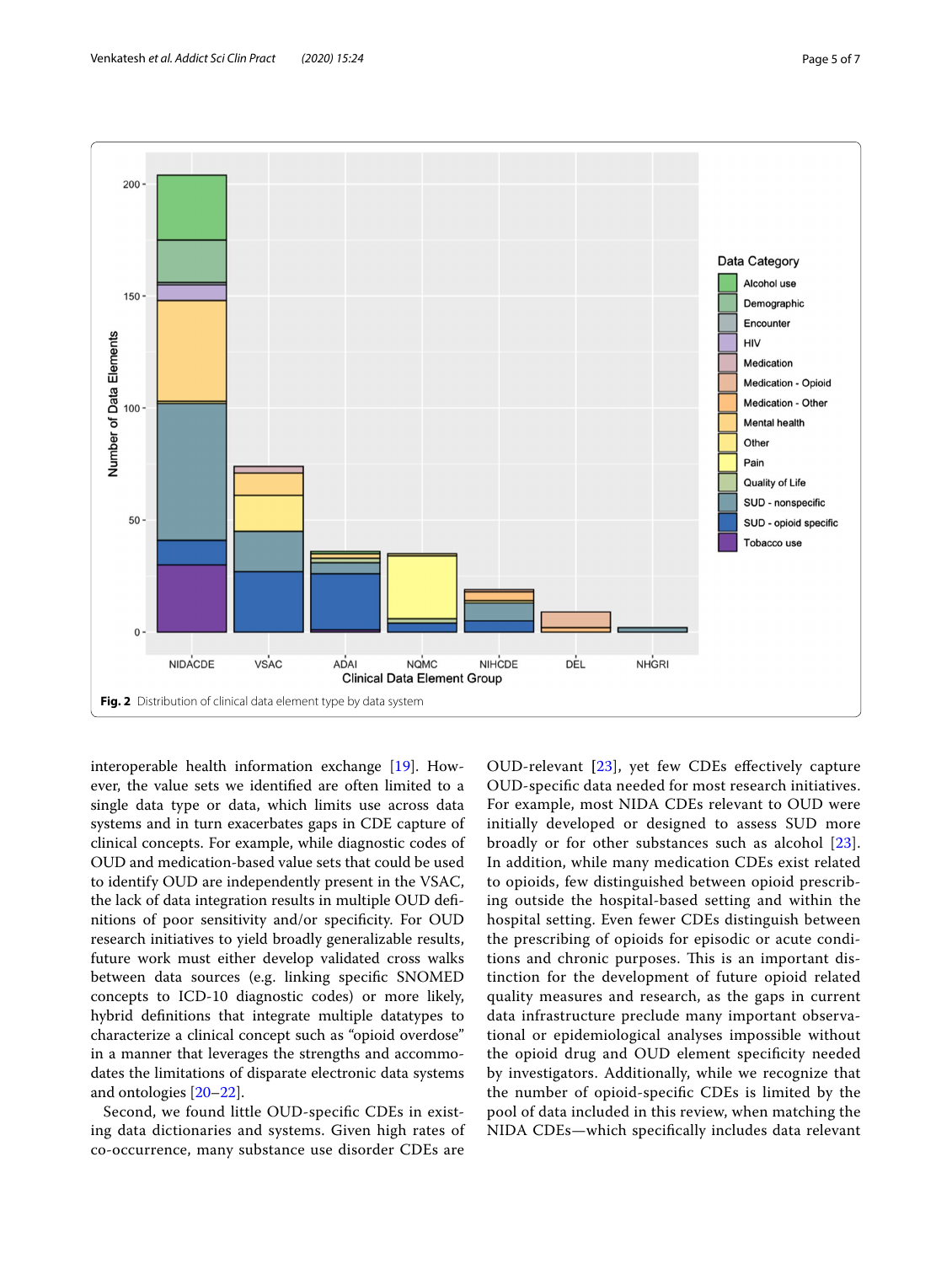to substance use—there were still very few  $(n=11)$  data elements specifc to opioids.

Third, we found that traditional resource sources such as peer-reviewed publications contain few CDEs ready to use for existing data systems. Most research regarding structured data and patient-reported outcomes has utilized non-electronic data sources such as chart review or surveys, or low-fdelity sources such as insurance claims, and has also acknowledged notable limitations in data defnitions due to the paucity of standard CDEs and defnitions. Future data infrastructure eforts will need to rely on non-traditional data sources to identify CDEs and federal and state informatics initiatives to identify standards and be fexible to adapt nonelectronic tools to electronic applications [\[24\]](#page-6-9).

# **Conclusions**

Despite the increasing ubiquity of EHR data standards, we found substantial fragmentation in the design and construction of OUD related CDEs and little OUD specifc CDEs in existing data dictionaries, systems and literature. Future work should leverage existing structured data elements to create standard workflow processes to improve OUD data capture in EHR systems.

#### **Supplementary information**

**Supplementary information** accompanies this paper at [https://doi.](https://doi.org/10.1186/s13722-020-00198-3) [org/10.1186/s13722-020-00198-3](https://doi.org/10.1186/s13722-020-00198-3).

<span id="page-5-13"></span>**Additional fle 1.** Summary of categorized data elements identifed by environmental scan mapped to common data elements of Value Set Authority Center.

<span id="page-5-14"></span>**Additional fle 2.** Detailed results of literature review.

#### **Abbreviations**

ADAI: Alcohol and Drug Abuse Institute; CDCREC: Centers for Disease Control and Prevention Race and Ethnicity Code Set; CDE: Common data element; CMS: Centers for Medicare and Medicaid; CPT: Current Procedural Terminology; DEL: Data element library; ED: Emergency department; EHR: Electronic health record; HCPCS: Healthcare Common Procedure Coding System; ICD10: International Classifcation of Diseases, 10th Revision; ICD9: International Classifcation of Diseases, 9th Revision; LOINC: Logical Observation Identifers Names and Codes; NDFRT: National Drug File – Reference Terminology; NHGRI: National Human Genome Research Institute; NIDA: National Institute of Drug Abuse; NIH: National Institutes of Health; NQMC: National Quality Measures Clearinghouse; OUD: Opioid use disorder; SNOMED CT: Systematized Nomenclature of Medicine Clinical Terms; SUD: Substance use disorder; VSAC: Value Set Authority Center.

### **Acknowledgements**

Not applicable.

#### **Authors' contributions**

Concept and design: AV, GD, AT, KH. Acquisition, analysis, or interpretation of data: AV, AT, CM. Drafting of the manuscript: AV, AT, CM, JK. Critical revision of the manuscript for important intellectual content: All. Statistical analysis: AT. Obtained funding: AV. Supervision: AV, AT. All authors read and approved the final manuscript.

# **Funding**

This work was supported by the HHS Office of the Secretary Patient Centered Outcomes Research Trust Fund (PCORTF) under IDDA# ASPE-2018-001 and NIDA UG1DA015831-18S2. In addition, Dr. Venkatesh was supported by KL2 TR000140 from the National Center for Advancing Translational Sciences of the NIH. The contents of this work are solely the responsibility of the authors and do not necessarily represent the official view of NIH.

#### **Availability of data and materials**

All data generated or analyzed during this study are included in this published article and its Additional fles [1,](#page-5-13) [2](#page-5-14).

#### **Ethics approval and consent to participate** Not applicable.

# **Consent for publication**

Not applicable.

#### **Competing interests**

The authors declare that they have no competing interests.

#### **Author details**

<sup>1</sup> Department of Emergency Medicine, Yale University School of Medicine, 464 Congress Ave, Suite 260, New Haven, CT 06519, USA. <sup>2</sup> Center for Outcomes Research and Evaluation, Yale New Haven Hospital, New Haven, CT, USA.

Received: 22 January 2020 Accepted: 2 July 2020 Published online: 10 July 2020

#### **References**

- <span id="page-5-0"></span>1. Centers for Disease Control and Prevention NCfHSMCoD-oCWOD, released December 2018. Accessed 11 Nov 2019.
- <span id="page-5-1"></span>2. Miclette MA, Leff JA, Cuan I, Samet JH, Saloner B, Mendell G, et al. Closing the gaps in opioid use disorder research, policy and practice: conference proceedings. Addict Sci Clin Pract. 2018;13(1):22.
- <span id="page-5-2"></span>3. H.R.6—SUPPORT for Patients and Communities Act. [https://www.congr](https://www.congress.gov/bill/115th-congress/house-bill/6) [ess.gov/bill/115th-congress/house-bill/6.](https://www.congress.gov/bill/115th-congress/house-bill/6)
- <span id="page-5-3"></span>4. U.S. Department of Health and Human Services. National Institutes of Health. U.S. National Library of Medicine. Common Data Element Resource Portal. <https://www.nlm.nih.gov/cde/>.
- <span id="page-5-4"></span>5. Opmeer BC. Electronic health records as sources of research data. JAMA. 2016;315(2):201–2.
- <span id="page-5-5"></span>6. Tai B, Wu LT, Clark HW. Electronic health records: essential tools in integrating substance abuse treatment with primary care. Subst Abuse Rehabil. 2012;3:1–8.
- <span id="page-5-6"></span>7. Lingren T, Sadhasivam S, Zhang X, Marsolo K. Electronic medical records as a replacement for prospective research data collection in postoperative pain and opioid response studies. Int J Med Inform. 2018;111:45–50.
- <span id="page-5-7"></span>Carrell D, Mardekian J, Cronkite D, Ramaprasan A, Hansen K, Gross DE, et al. A fully automated algorithm for identifying patients with problem prescription opioid use using electronic health record data. Drug Alcohol Depend. 2017;171:e36.
- <span id="page-5-8"></span>9. Ghitza UE, Sparenborg S, Tai B. Improving drug abuse treatment delivery through adoption of harmonized electronic health record systems. Subst Abuse Rehabil. 2011;2011(2):125–31.
- <span id="page-5-9"></span>10. Tai B, McLellan AT. Integrating information on substance use disorders into electronic health record systems. J Subst Abuse Treat. 2012;43(1):12–9.
- <span id="page-5-10"></span>11. U.S. Department of Health and Human Services. National Institutes of Health. National Institute on Drug Abuse. Common Data Elements. [https](https://www.drugabuse.gov/about-nida/organization/cctn/ctn/resources/common-data-elements-cde) [://www.drugabuse.gov/about-nida/organization/cctn/ctn/resources/](https://www.drugabuse.gov/about-nida/organization/cctn/ctn/resources/common-data-elements-cde) [common-data-elements-cde](https://www.drugabuse.gov/about-nida/organization/cctn/ctn/resources/common-data-elements-cde).
- <span id="page-5-11"></span>12. Samuels EA, D'Onofrio G, Huntley K, Levin S, Schuur JD, Bart G, et al. A quality framework for emergency department treatment of opioid use disorder. Ann Emerg Med. 2019;73(3):237–47.
- <span id="page-5-12"></span>13. Services CfMM. CMS Measures Management System Blueprint (Blueprint v15.0) 2019. 2020. [https://www.cms.gov/Medicare/Quality-Initiative](https://www.cms.gov/Medicare/Quality-Initiatives-Patient-Assessment-Instruments/MMS/MMS-Blueprint) [s-Patient-Assessment-Instruments/MMS/MMS-Blueprint](https://www.cms.gov/Medicare/Quality-Initiatives-Patient-Assessment-Instruments/MMS/MMS-Blueprint). Accessed 15 May 2020.